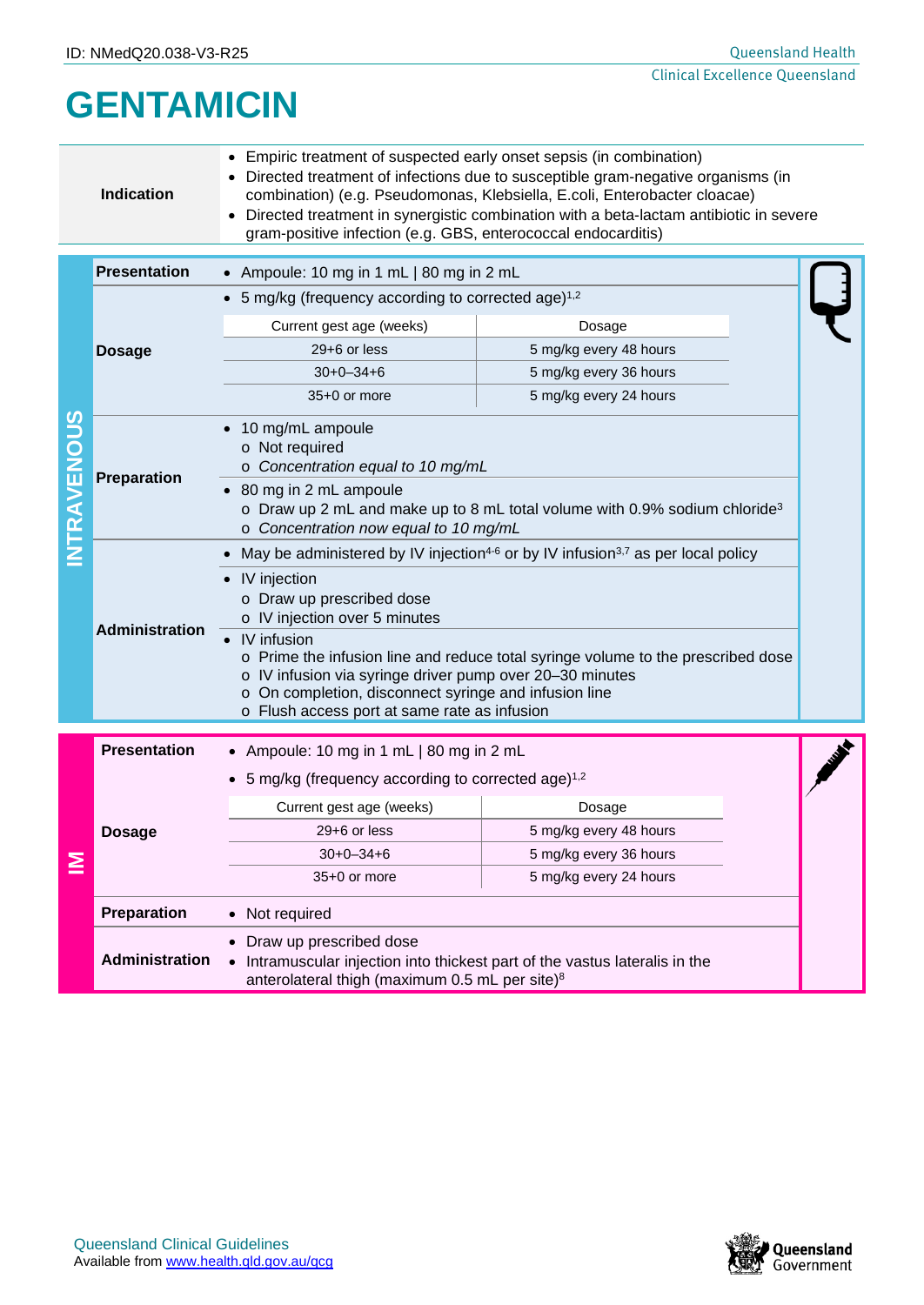| <b>Special</b><br>considerations         | • High risk medication. Incorrect dosing may result in significant ototoxicity and<br>nephrotoxicity. Under dosing may result in treatment failure<br>• May need dose adjustment (monitor drug targets closely) if:<br>o Renal impairment <sup>1</sup> (PDA, ibuprofen or other nephrotoxic drug use)<br>o Hypothermia for HIE (increased dosing intervals) <sup>1</sup><br>• If co-prescribed with cephalosporins, penicillins or teicoplanin give the antibiotic with<br>shortest duration of administration first (so antibiotic cover commences asap) <sup>3</sup><br>o Do not mix in the same injection or infusion solution; flush before and after<br>• Use IM route only if IV route not available; absorption rate variable <sup>1</sup><br>o For IM injection, 80 mg in 2 mL ampoule (if available) is preferred and results in smaller<br>volume administration<br>• UAC route: consult with neonatologist/paediatrician prior to use and refer to Queensland<br>Clinical Guideline: Neonatal medicines <sup>9</sup><br>• Current gestational age is the same as <i>postmenstrual age</i> (PMA) |                                                                                                                                                                                                                                                                                                                                                                                                                                                                                                                                                                                                                                                                                                                                                                                  |  |  |
|------------------------------------------|------------------------------------------------------------------------------------------------------------------------------------------------------------------------------------------------------------------------------------------------------------------------------------------------------------------------------------------------------------------------------------------------------------------------------------------------------------------------------------------------------------------------------------------------------------------------------------------------------------------------------------------------------------------------------------------------------------------------------------------------------------------------------------------------------------------------------------------------------------------------------------------------------------------------------------------------------------------------------------------------------------------------------------------------------------------------------------------------------------|----------------------------------------------------------------------------------------------------------------------------------------------------------------------------------------------------------------------------------------------------------------------------------------------------------------------------------------------------------------------------------------------------------------------------------------------------------------------------------------------------------------------------------------------------------------------------------------------------------------------------------------------------------------------------------------------------------------------------------------------------------------------------------|--|--|
| <b>Therapeutic</b><br>drug<br>monitoring | • Therapeutic drug monitoring only required if:<br>$\circ$ Treating for more than 48 hours (directed therapy following blood culture results) <sup>10</sup><br>o Altered pharmacokinetics (e.g. impaired renal function) <sup>10</sup><br>• Peak concentration (therapeutic range 5-12 mg/L)<br>o Not commonly monitored in neonates<br>o If required, collect 1 hour after dose administration<br>Trough concentration (therapeutic range 1-2 mg/L)<br>$\bullet$<br>○ Collect 30 minutes before third dose. Do not administer third dose until result available<br>○ Subsequent dosage at consultant discretion according to clinical circumstances<br>o A dose interval adjustment based on trough level result is suggested below<br>Subsequent monitoring at consultant discretion (not usually required unless impaired<br>renal function)<br>Trough level (mg/L)<br><b>Suggested action</b><br>Administer third dose<br>$\bullet$<br>2.0 or less<br>No change to subsequent dose interval<br>Do not administer third dose<br>$\bullet$<br>2.1 or more<br>Repeat trough in 12 hours<br>$\bullet$      |                                                                                                                                                                                                                                                                                                                                                                                                                                                                                                                                                                                                                                                                                                                                                                                  |  |  |
|                                          |                                                                                                                                                                                                                                                                                                                                                                                                                                                                                                                                                                                                                                                                                                                                                                                                                                                                                                                                                                                                                                                                                                            | Adjust subsequent interval based on repeat trough                                                                                                                                                                                                                                                                                                                                                                                                                                                                                                                                                                                                                                                                                                                                |  |  |
| <b>Monitoring</b>                        |                                                                                                                                                                                                                                                                                                                                                                                                                                                                                                                                                                                                                                                                                                                                                                                                                                                                                                                                                                                                                                                                                                            | • Renal function (output, serum urea/creatinine)                                                                                                                                                                                                                                                                                                                                                                                                                                                                                                                                                                                                                                                                                                                                 |  |  |
| <b>Compatibility</b>                     | $\bullet$ Fluids<br>• Y-site                                                                                                                                                                                                                                                                                                                                                                                                                                                                                                                                                                                                                                                                                                                                                                                                                                                                                                                                                                                                                                                                               | $\circ$ 5% glucose <sup>3</sup> , 10% glucose <sup>3</sup> , 0.9% sodium chloride <sup>3</sup><br>o Amiodarone <sup>3</sup> , atracurium <sup>3</sup> , aztreonam <sup>3</sup> , caspofungin <sup>3</sup> , ciprofloxacin <sup>3</sup> , cisatracurium <sup>3</sup> ,<br>dexmedetomidine <sup>3</sup> , esmolol <sup>3</sup> , fluconazole <sup>3</sup> , foscarnet <sup>3</sup> , granisetron <sup>3</sup> , hydromorphone <sup>3</sup> ,<br>linezolid <sup>3</sup> , magnesium sulfate <sup>3</sup> , midazolam <sup>3</sup> , morphine sulfate <sup>3</sup> , posaconazole <sup>3</sup> ,<br>potassium chloride <sup>3</sup> , vecuronium <sup>3</sup> , zidovudine <sup>3</sup><br>• PN and fat emulsion: co-infusion with gentamicin not recommended (evidence limited). If |  |  |
| Incompatibility                          | • Fluids<br>$\circ$ 10% fat emulsion <sup>3</sup><br>$\bullet$ Drugs                                                                                                                                                                                                                                                                                                                                                                                                                                                                                                                                                                                                                                                                                                                                                                                                                                                                                                                                                                                                                                       | unavoidable, seek pharmacist advice first, filter infusion and flush before and after<br>$\circ$ Azathioprine <sup>3</sup> , azithromycin <sup>3</sup> , dexamethasone <sup>3</sup> , flucloxacillin <sup>3</sup> , folic acid <sup>3</sup> , furosemide<br>(frusemide) <sup>3</sup> , heparin sodium <sup>3</sup> , indometacin <sup>3</sup> , propofol <sup>3</sup> , teicoplanin <sup>3</sup>                                                                                                                                                                                                                                                                                                                                                                                 |  |  |
| <b>Interactions</b>                      |                                                                                                                                                                                                                                                                                                                                                                                                                                                                                                                                                                                                                                                                                                                                                                                                                                                                                                                                                                                                                                                                                                            | • Aminoglycoside inactivated by cephalosporins, penicillins and teicoplanin antibiotics                                                                                                                                                                                                                                                                                                                                                                                                                                                                                                                                                                                                                                                                                          |  |  |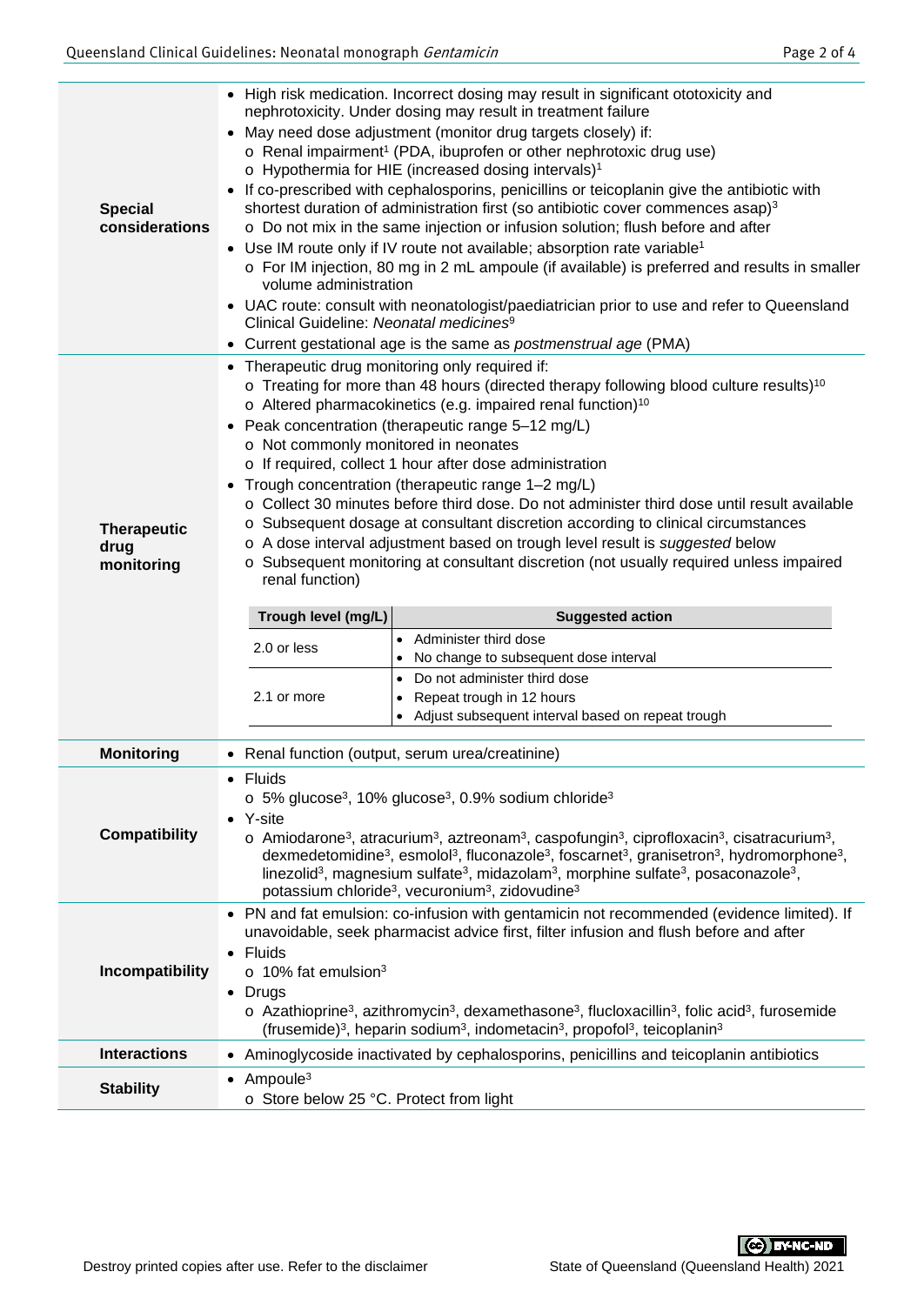| Side effects         | • Hypersensitivity reactions: rare in neonates. May present as erythema and rash<br>(maculopapular rash, red purple plaques or urticarial type plaques <sup>11-14</sup><br>• Nervous: ototoxicity caused by damage to hair cells in the ear. Impaired renal function is<br>the most important predisposing factor (i.e. renal immaturity) <sup>1</sup><br>• Urinary/excretory: nephrotoxicity related to prior renal impairment, high dosage and<br>concurrent use of other potentially nephrotoxic drugs7<br>• Muscular: blockage and muscle paralysis <sup>15</sup> |  |
|----------------------|-----------------------------------------------------------------------------------------------------------------------------------------------------------------------------------------------------------------------------------------------------------------------------------------------------------------------------------------------------------------------------------------------------------------------------------------------------------------------------------------------------------------------------------------------------------------------|--|
| <b>Actions</b>       | • Aminoglycoside antibiotic. Inhibits protein synthesis in the bacterial cell <sup>15</sup>                                                                                                                                                                                                                                                                                                                                                                                                                                                                           |  |
| <b>Abbreviations</b> | HIE: hypoxic-ischaemic encephalopathy, IM: intramuscular; IV: intravenous; PDA: patent<br>ductus arteriosus                                                                                                                                                                                                                                                                                                                                                                                                                                                           |  |
| <b>Keywords</b>      | gentamicin, gentamycin, antibiotic, aminoglycoside, early onset sepsis, empiric treatment of<br>sepsis,                                                                                                                                                                                                                                                                                                                                                                                                                                                               |  |

The Queensland Clinical Guideline *Neonatal Medicines* is integral to and should be read in conjunction with this monograph. Refer to the disclaimer. Destroy all printed copies of this monograph after use.

## **References**

1. IBM Micromedex® Neofax®. Gentamicin. In: IBM Micromedex® NeoFax®/Pediatrics (electronic version). IBM Watson Health, Greenwood Village, Colorado, USA. April 2019 [cited 2019 May 16]. Available from[: https://www.micromedexsolutions.com.](https://www.micromedexsolutions.com/)

2. Bijleveld YA, van den Heuvel ME, Hodiamont CJ, Mathot RA, de Haan TR. Population pharmacokinetics and dosing considerations for gentamicin in newborns with suspected or proven sepsis caused by gram-negative bacteria. Antimicrob Agents Chemother 2017;61(1).

3. Australian Injectable Drugs Handbook. Nicolette Burridge, Keli Symons, editors. Gentamicin. 7th ed. [Internet]. New South Wales: Society of Hospital Pharmacists of Australia (SHPA); June 2021 [cited 2021 August 05]. Available from[: https://aidh.hcn.com.au.](https://aidh.hcn.com.au/)

4. Bastone EB, Li SC, Ioannides-Demos LL, Spicer WJ, McLean AJ. Kill kinetics and regrowth patterns of Escherichia coli exposed to gentamicin concentration-time profiles simulating in vivo bolus and infusion dosing. Antimicrob Agents Chemother 1993;37(4):914-7. 5. Spencer S, Ipema H, Hartke P, Krueger C, Rodriguez R, Gross AE, et al. Intravenous Push Administration of Antibiotics: Literature and

Considerations. Hosp Pharm 2018;53(3):157-69.

6. Bromiker R, Adelman C, Arad I, Shapiro M, Levi H. Safety of gentamicin administered by intravenous bolus in the nursery. Clin Pediatr (Phila) 1999;38(7):433-5.

7. British National Formulary for Children (BNFC) online. Gentamicin. [Internet]: Royal Pharmaceutical Society; December 2017 [cited 2019 May 221. Available from: https://www.medicinescomplete.com

8. Hockenberry M, Wilson D. Wong's Nursing Care of Infants and Children. 10th ed. USA: Elsevier; 2014.

9. Queensland Clinical Guidelines. Neonatal medicines. Guideline No. MN19.54-V1-R24. [Internet]. Queensland Health. 2019. [cited 2021 January 15]. Available from:<https://www.health.qld.gov.au/qcg>

10. Australian Medicines Handbook Children's Dosing Companion. Gentamicin. [Internet]. Adelaide: Australian Medicines Hanbook Pty Ltd; January 2019 [cited 2019 May 22]. Available from: https://amhonline.amh.net.au

11. Carder KR. Hypersensitivity reactions in neonates and infants. Dermatol Ther 2005;18(2):160-75.

12. Lohmeier K, Megahed M, Schulte KW, Stannigel H, Mayatepek E, Schroten H. Toxic epidermal necrolysis in a premature infant of 27 weeks' gestational age. Br J Dermatol 2005;152(1):150-1.

13. Martini S, Alessandroni R, Arcuri S, Faldella G. Vancomycin-induced red man syndrome presentation in a preterm infant. Pediatr Dermatol 2018;35(6):e408-e9.

14. Maulidi H, Godambe S, Chow P. Suspected drug reaction with piperacillin/tazobactam, in a premature infant. Br J Clin Pharmacol 2008;65(6):971-2.<br>15. MIMS Online. Gentamicin. [Internet]: MIMS Australia:

October 2011 [cited 2018 September 04]. Available from: [https://www.mimsonline.com.au.](https://www.mimsonline.com.au/)